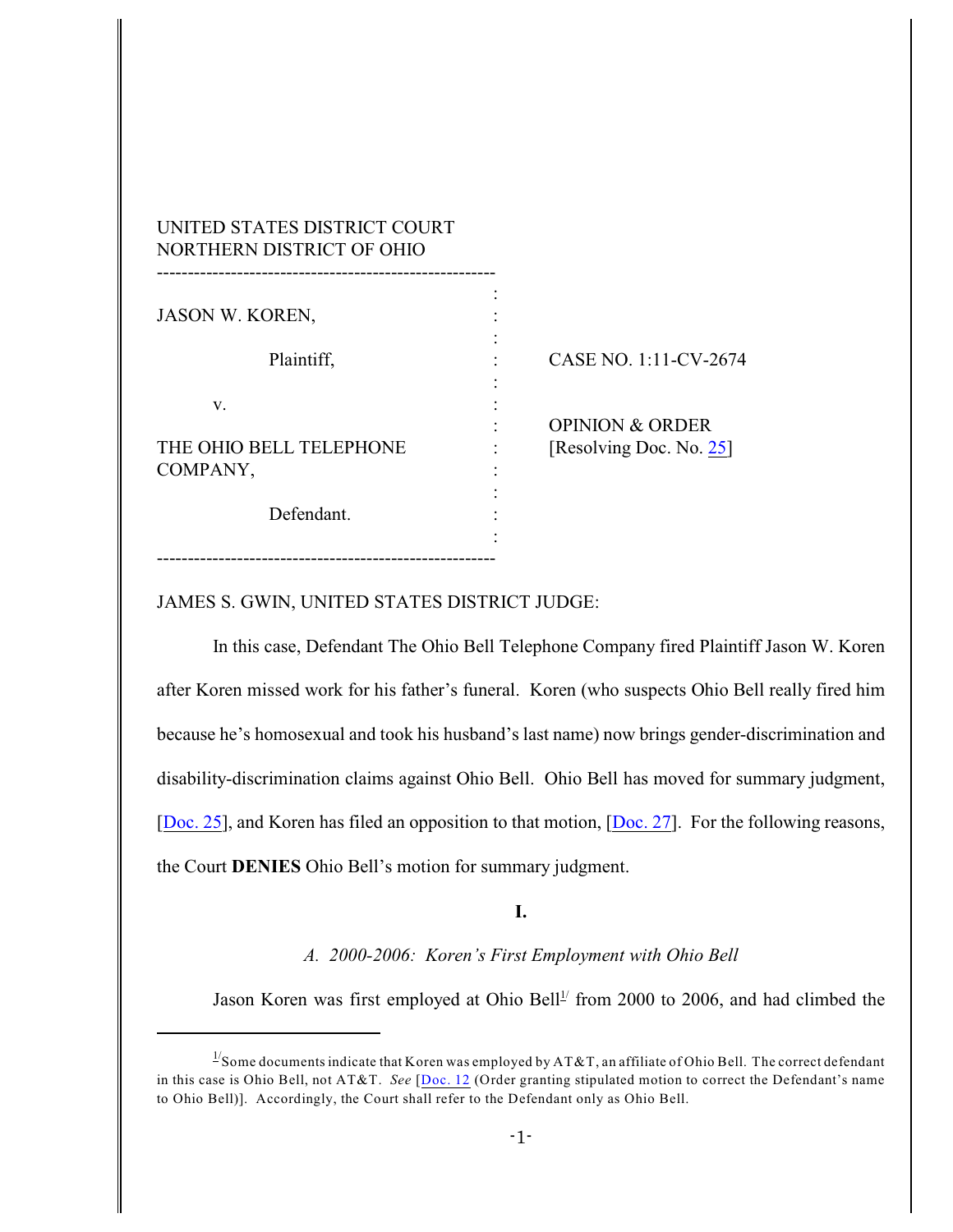employment ranks to a manager position. During these years of employment, Koren's legal name (and the name he went by) was Jason Cabot. Koren's co-workers all knew that he was homosexual, including fellow manager Kim Miceli—she and Koren had "a good working relationship." [Docs. [25-3](https://ecf.ohnd.uscourts.gov/doc1/14116230915) at 1; [24-1](https://ecf.ohnd.uscourts.gov/doc1/14116230895) at 12; [27-2](https://ecf.ohnd.uscourts.gov/doc1/14116270421) at 24].

Koren claims that prior to ending his first employment with Ohio Bell, he had made it known to his co-workers that he had been suffering from AIDS. (Some of Koren's co-workers deny that they had knowledge of Koren's condition in 2006.<sup>2</sup>) Koren left Ohio Bell in 2006; he believed that he left on "good terms." [\[Doc. 24-1](https://ecf.ohnd.uscourts.gov/doc1/14116230895) at 5].

*B. 2009: Koren's Second Employment with Ohio Bell*

On December 31, 2008, Koren got married in Massachusetts and took the name of his husband. Ohio Bell rehired Koren on June 8, 2009, as a sales consultant (a "Limited Term" employee position), and after he was rehired Jason Cabot legally changed his name to Jason Koren. [*[Id.](https://ecf.ohnd.uscourts.gov/doc1/14116230895)* at 3-5].

Prior to being assigned to a sales floor, Koren completed three months of company training. Although the first few days proceeded without incident, Koren says that things changed after the trainer learned about his background—and his sexual orientation. [*[Id.](https://ecf.ohnd.uscourts.gov/doc1/14116230895)* at 6]. Koren says that he was stereotyped and that attention was brought to the fact that he had changed his name by awarding him two training completion certificates: one as Jason Koren and then, immediately afterwards, one as Jason Cabot. [*[Id.](https://ecf.ohnd.uscourts.gov/doc1/14116230895)* at 6-7].

After training, Koren was assigned to a sales floor. Koren says that he was immediately treated unfairly by being initially denied a Sales Coach. [*[Id.](https://ecf.ohnd.uscourts.gov/doc1/14116230895)* at 8-9]. However, after "[r]oughly three

<sup>&</sup>lt;sup>2/</sup>See [Docs. [25-3](https://ecf.ohnd.uscourts.gov/doc1/14116230915) at 4; [25-2](https://ecf.ohnd.uscourts.gov/doc1/14116230914) at 3; [24-2](https://ecf.ohnd.uscourts.gov/doc1/14116230896) at 4].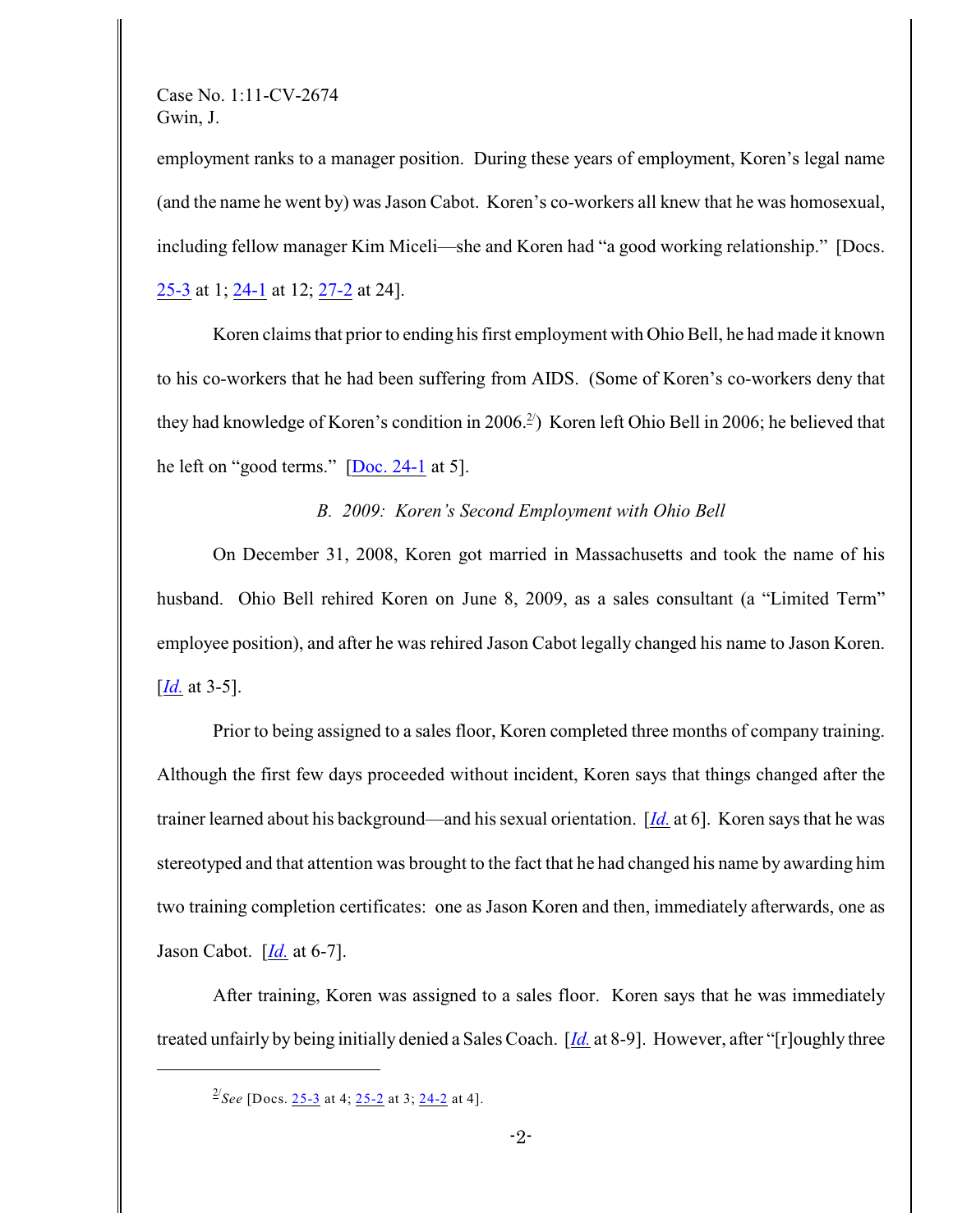or four weeks," Koren was assigned to Sales Coach Anitra Bailey. [*[Id.](https://ecf.ohnd.uscourts.gov/doc1/14116230895)* at 9]. Bailey reported to the Call Center Sales Manager, James Tench, who was a co-worker of Koren's during the 2000-2006 employment stint. Miceli, as theCall Center Attendance Manager, was also Koren's superior. Both Miceli and Tench reported to the General Manager, Scott Willis, who had never met Koren.

Koren has other complaints about the way that he was treated during his second employment at Ohio Bell: (1) not being allowed to lead team meetings; (2) having a customer's positive recommendation posted on the bathroom urinal wall rather than in the hallway with other recommendations; and (3) being denied access to an intranet pin that would allow him to view Ohio Bell job postings for managerial positions.

Koren also says that his relationship with Miceli took a turn for the worse once he was assigned to a sales floor. Koren says that Miceli began calling him Cabot, and he told her that was no longer his name and he preferred Jason or Mr. Koren. Then, according to Koren, Miceli told him that she would continue to call him Cabot because she refused to recognize his marriage or his name change. After that, Miceli would go out of her way to refer to him as Cabot. Although Miceli claims that she does not recall a conversation in which Koren informed her that he would like to be called Cabot, she admits that it may have occurred. Regarding same sex marriages, Miceli says that she "would never say that [she] would not recognize anything like that." [[Doc. 27-2](https://ecf.ohnd.uscourts.gov/doc1/14116270421) at 22].

Koren filed a union grievance against Miceli because she called him Cabot. Miceli claims that she settled the grievance by agreeing to call him Mr. Koren, but Koren says that Miceli called him Cabot "up until the day [he] left." [\[Doc. 24-1](https://ecf.ohnd.uscourts.gov/doc1/14116230895) at 14].

When he worked for Ohio Bell the second time, Koren says that he needed no additional accommodations relating to the fact that he had AIDS. Koren did, however, take medicine that could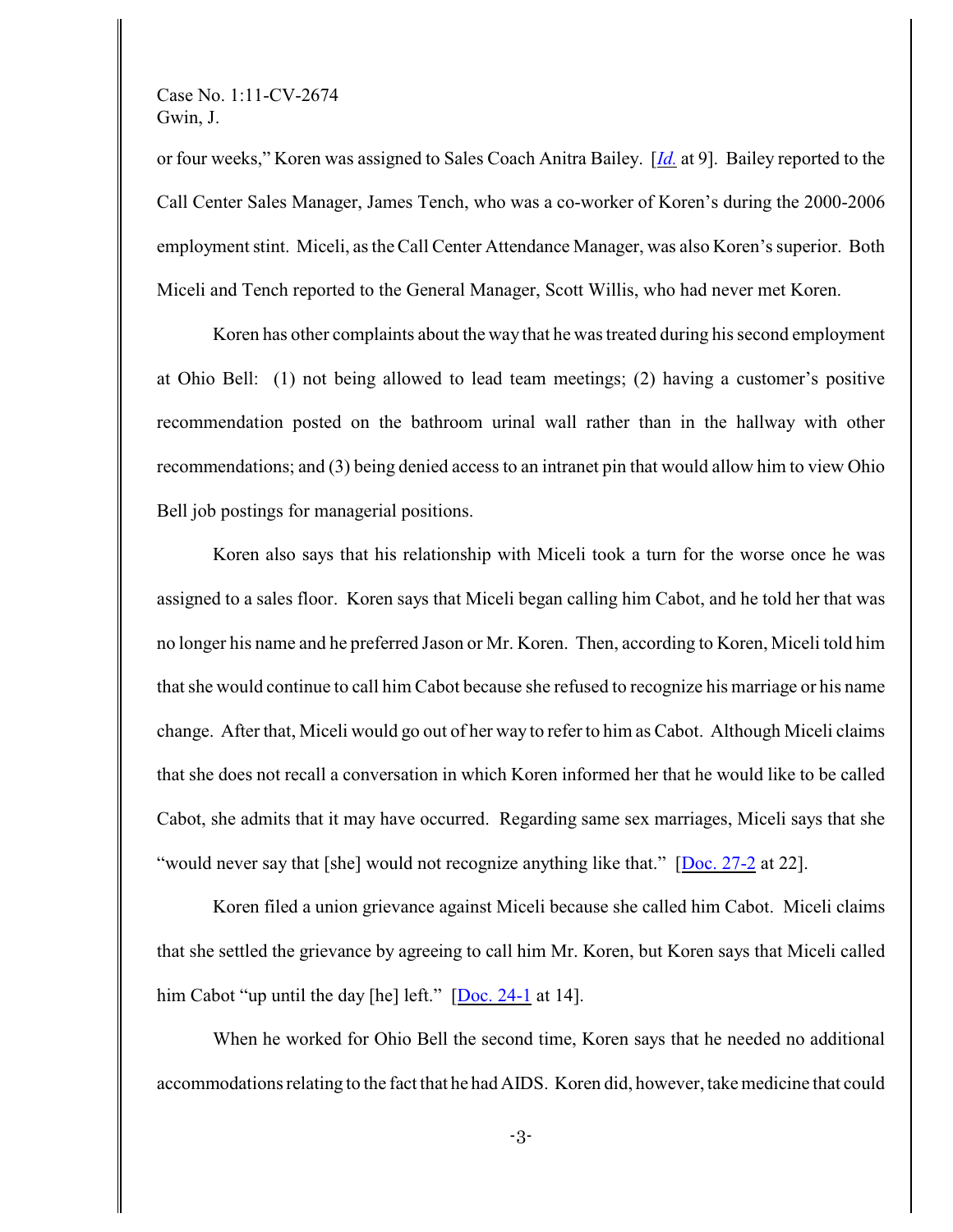require more frequent bathroom breaks. Pursuant to Miceli's instructions and Ohio Bell's company policies, Koren produced a medical note to cover these frequent bathroom breaks in case they were to occur at work.

# *C. Koren's Absences*

In September 2009, Koren's father passed away; as a result, Koren missed nine days of work. Pursuant to Miceli's instructions, Koren called off work each of the nine days he was absent. During the time he was away from work, Koren also kept in contact with his union benefit representative, Colleen Moughan. Koren claims that Moughan informed him that he would get excused time off for the funeral. [*[Id.](https://ecf.ohnd.uscourts.gov/doc1/14116230895)* at 20].

Ohio Bell's Collective Bargaining Agreement indicated which employees were entitled to excused bereavement time off. *See* [\[Doc.25-6](https://ecf.ohnd.uscourts.gov/doc1/14116230918)]. Miceli reviewed the Collective Bargaining Agreement and determined that Koren had not been with Ohio Bell long enough to be entitled to any excused bereavement days. But after consulting with Tench and the legal department, Miceli decided Koren was entitled to two excused, unpaid bereavement days. [\[Doc. 25-3](https://ecf.ohnd.uscourts.gov/doc1/14116230915) at 2].

In the end, Ohio Bell assessed Koren with seven unexcused absences. On October 5, 2009, Koren's Sales Coach, Anitra Bailey, signed the document placing Koren on Final Written Warning, in accordance with Ohio Bell's attendance policy. [\[Doc. 25-8](https://ecf.ohnd.uscourts.gov/doc1/14116230920) at 1]. This warning carried no further discipline, and "Koren was eligible to be removed from Final Written Warning on March 30, 2010 if he complied with the [Attendance] Policy." [\[Doc. 25-2](https://ecf.ohnd.uscourts.gov/doc1/14116230914) at 2-3].

# *D. Koren's Termination*

On October 23, 2009, Ohio Bell sent a letter to the employee's union confirming an agreement to "convert" certain employees who had a "satisfactory rating in performance and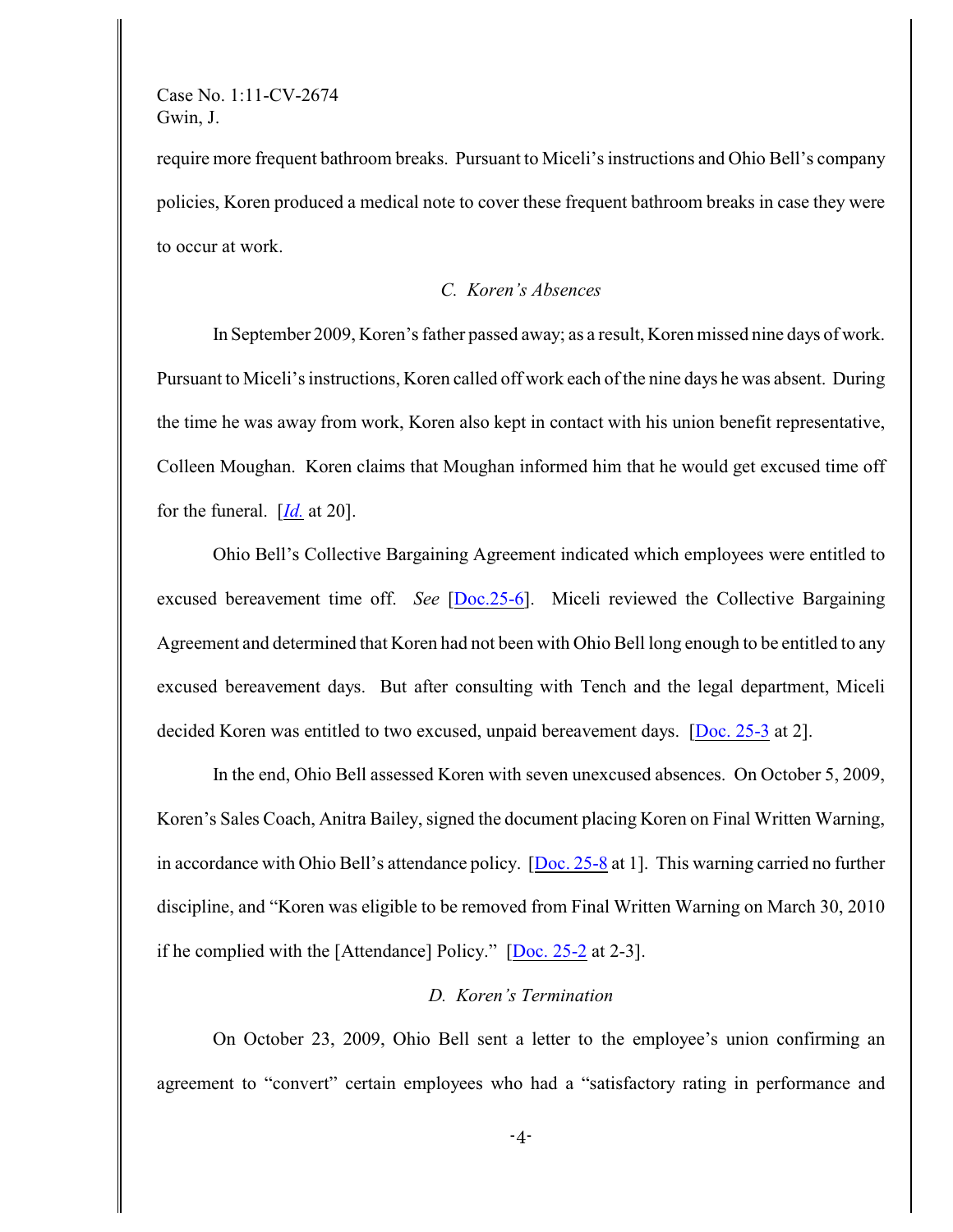attendance" to "Regular Full Time Sales Consultants." *See* [\[Doc. 25-10](https://ecf.ohnd.uscourts.gov/doc1/14116230922)]. The conversion applied to employees in Limited Term positions who had been hired in 2009, including Koren. However, Ohio Bell would terminate limited Term employees with "an unsatisfactory rating in performance and/or attendance." [*[Id.](https://ecf.ohnd.uscourts.gov/doc1/14116230922)*]. Scott Willis, after conferring with Ohio Bell's Labor and Human Resources Departments, determined that the cut-off for satisfactory attendance rating would be four unexcused absences. [\[Doc. 25-5](https://ecf.ohnd.uscourts.gov/doc1/14116230917) at 2]. Neither Tench, Miceli, nor any other managers from Koren's call center were involved in the decision to terminate Limited Term employees with four or more absences. [Docs. [25-5](https://ecf.ohnd.uscourts.gov/doc1/14116230917) at 2; 25-3 at 4; [25-2](https://ecf.ohnd.uscourts.gov/doc1/14116230914) at 3]. Because of his seven unexcused absences, Koren was not converted to a regular sales consultant; Ohio Bell terminated him on October 30, 2009. [\[Doc. 25-5](https://ecf.ohnd.uscourts.gov/doc1/14116230917) at 3].

### *E. Procedural History*

Koren brought this case against Ohio Bell, asserting four causes of action: (1) discrimination in violation of the Americans with Disabilities Act; (2) disability discrimination in violation of the Ohio Civil Rights Act (OCRA);(3) gender discrimination in violation of Title VII of the Civil Rights Act of 1964; and (4) gender discrimination in violation of the OCRA. Ohio Bell has moved for summary judgment on all of Koren's claims and argues that Koren's termination was unrelated to his disability, that there is no evidence that Koren's termination was based on his gender, and that Koren's termination was based on legitimate, nondiscriminatory reasons. *See* [\[Doc. 25](https://ecf.ohnd.uscourts.gov/doc1/14106230912)].

#### **II.**

Under Federal Rule of Civil Procedure 56(a), summary judgment is proper "if the movant shows there is no genuine dispute as to any material fact and the movant is entitled to judgment as a matter of law." [Fed. R. Civ. 56\(a\)](https://web2.westlaw.com/find/default.wl?tc=-1&docname=USFRCPR56&rp=%2ffind%2fdefault.wl&sv=Split&utid=2&rs=WLW11.07&db=1004365&tf=-1&findtype=L&fn=_top&mt=LawSchoolPractitioner&vr=2.0&pbc=B800D908&ordoc=2025529575). The moving party bears the initial burden to show the absence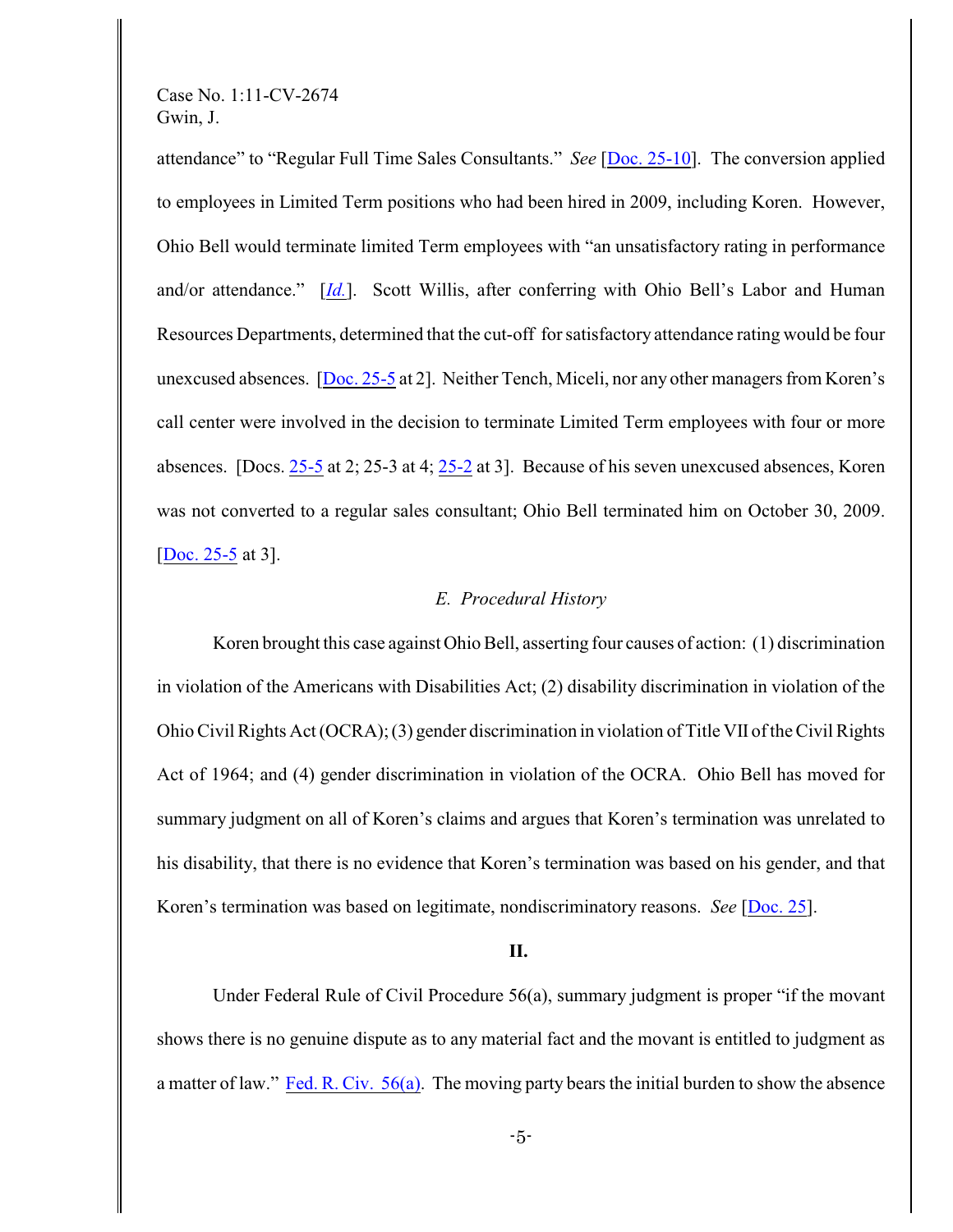of a genuine dispute of material fact. *See [Celotex Corp. v. Catrett,](http://www.westlaw.com/find/default.wl?rs=CLWP3.0&vr=2.0&cite=477+U.S.+317)* 477 U.S. 317, 323 (1986). This burden is met by showing the court that there is an absence of evidence on a material fact on which the nonmoving party has the ultimate burden of proof at trial. *Id.* [at 325](http://www.westlaw.com/find/default.wl?rs=CLWP3.0&vr=2.0&cite=477+U.S.+323). The burden then shifts to the nonmoving party to "come forward with some probative evidence to support its claim." *[Lansing](https://web2.westlaw.com/find/default.wl?rp=%2ffind%2fdefault.wl&sv=Split&utid=2&rs=WLW11.07&cite=39+F.3d+1339&fn=_top&mt=LawSchoolPractitioner&vr=2.0&pbc=B800D908) Dairy, Inc. v. Espy*[, 39 F.3d 1339, 1347 \(6th Cir. 1994\)](https://web2.westlaw.com/find/default.wl?rp=%2ffind%2fdefault.wl&sv=Split&utid=2&rs=WLW11.07&cite=39+F.3d+1339&fn=_top&mt=LawSchoolPractitioner&vr=2.0&pbc=B800D908). It is not sufficient for the nonmoving party merely to show that there is some existence of doubt as to the material facts. *See [Matsushita Elec.](https://web2.westlaw.com/find/default.wl?rp=%2ffind%2fdefault.wl&sv=Split&utid=2&rs=WLW11.07&cite=475+U.S.+574&fn=_top&mt=LawSchoolPractitioner&vr=2.0&pbc=B800D908) [Indus. Co. v. Zenith Radio Corp.](https://web2.westlaw.com/find/default.wl?rp=%2ffind%2fdefault.wl&sv=Split&utid=2&rs=WLW11.07&cite=475+U.S.+574&fn=_top&mt=LawSchoolPractitioner&vr=2.0&pbc=B800D908)*, 475 U.S. 574, 586 (1986).

In deciding a motion for summary judgment, the Court "considers the facts in the light most favorable to the nonmoving party and draws all reasonable inferences in favor of the nonmoving party." *Lenscrafters, Inc. v. Robinson*[, 403 F.3d 798, 802 \(6th Cir. 2005\)](https://web2.westlaw.com/find/default.wl?rp=%2ffind%2fdefault.wl&sv=Split&utid=2&rs=WLW11.07&cite=403+F.3d+798&fn=_top&mt=LawSchoolPractitioner&vr=2.0&pbc=B800D908) (citations omitted).

### **III.**

# *A. Disability Discrimination*

Ohio Bell first argues that it is entitled to summary judgment on Koren's federal and statelaw disability-discrimination claims because Koren cannot establish that Ohio Bell had knowledge of Koren's disability. $3/$ 

For Koren to establish his prima facie Americans with Disabilities Act discrimination claim through indirect evidence, he must establish that, among other things, "the employer knew or had reason to know of the [his] disability . . . .<sup>\*\*</sup>/ *[Whitfield v. Tennessee](https://a.next.westlaw.com/Document/I81cd77c956c411e0b63e897ab6fa6920/View/FullText.html?navigationPath=%2FRelatedInfo%2Fv4%2Fkeycite%2Fnav%2F%3Fguid%3DI81cd77c956c411e0b63e897ab6fa6920%26orgGuid%3DI6a44cba3933a11d993e6d35cc61aab4a%26category%3DCitingRef)*, 639 F.3d 253, 259 (6th Cir.

 $\frac{3}{2}$  "[R]egulations and cases interpreting the [Americans with Disabilities Act provide] guidance in [interpreting] Ohio law," *[City of Columbus Civil Serv. Comm'n v. McGlone](https://a.next.westlaw.com/Document/I054c8a27d3af11d99439b076ef9ec4de/View/FullText.html?transitionType=UniqueDocItem&contextData=(sc.Keycite)#co_tempAnchor)*, 697 N.E.2d 204, 207 (Ohio 1998), and disposition of Ohio Bell's motion for summary judgment on Koren's federal disability discrimination claim will also settle the motion on Koren's state disability claim.

<sup>&</sup>lt;sup>4</sup>Koren does not allege that he has direct evidence of either disability or gender discrimination. *See [Smith v.](https://a.next.westlaw.com/Link/Document/FullText?findType=Y&serNum=1998190344&pubNum=506&originationContext=document&transitionType=DocumentItem&contextData=(sc.Search)#co_pp_sp_506_805) Chrysler Corp.*[, 155 F.3d 799, 805 \(6th Cir. 1998\)](https://a.next.westlaw.com/Link/Document/FullText?findType=Y&serNum=1998190344&pubNum=506&originationContext=document&transitionType=DocumentItem&contextData=(sc.Search)#co_pp_sp_506_805) (Direct "evidence would take the form, for example, of an employer telling an employee, 'I fired you because you are disabled.'")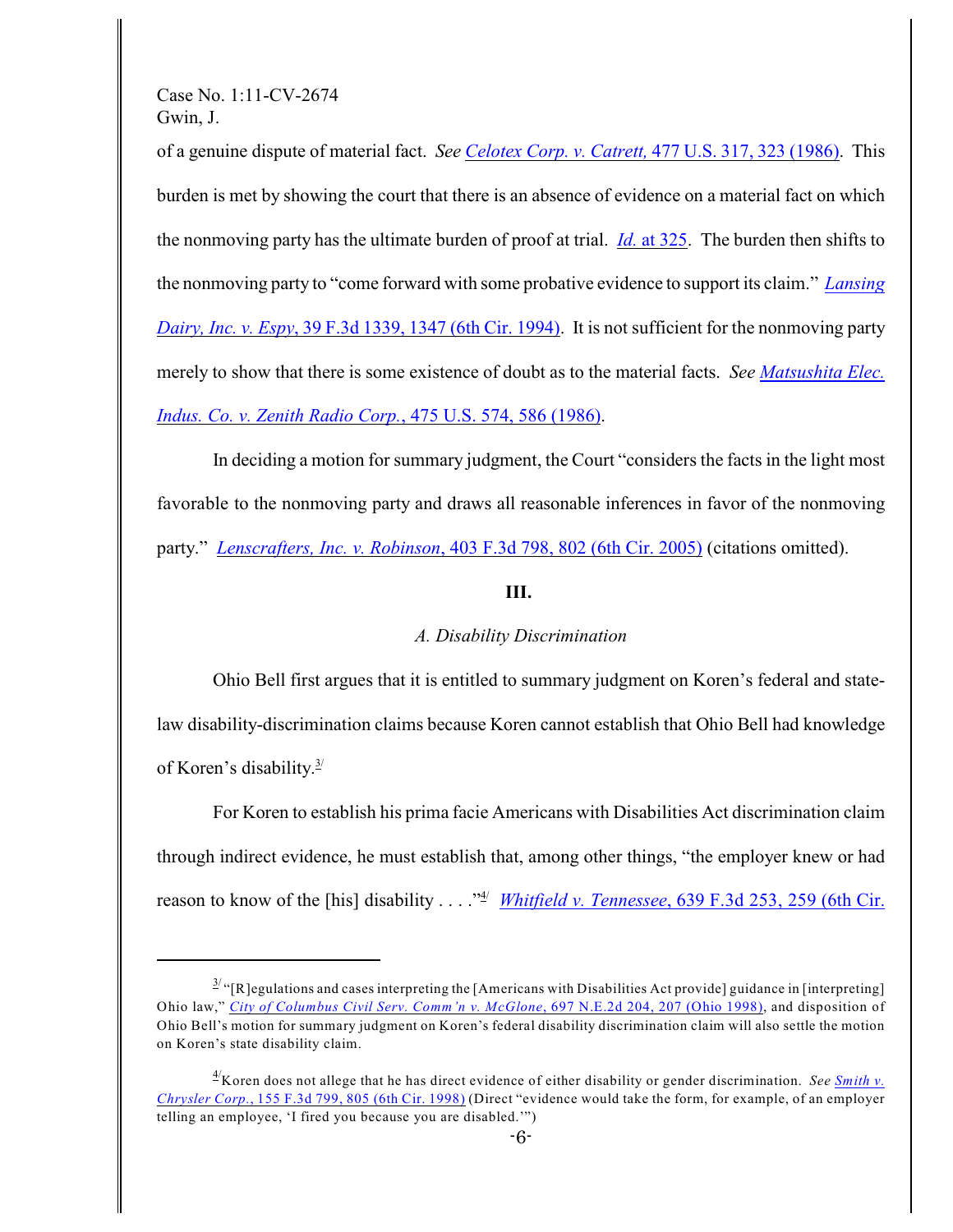2011) (internal quotation marks omitted). Ohio Bell argues that Koren cannot satisfy this element "because no decision maker with respect to the decision to end his employment knew that he had AIDS." [\[Doc. 25](https://ecf.ohnd.uscourts.gov/doc1/14116230912) at 10].

Koren does not argue that Scott Willis had knowledge of his condition; rather, he argues that Willis terminated him in reliance on information coming from Tench and Miceli, who were aware of his condition.<sup>5/</sup> [[Doc. 27](https://ecf.ohnd.uscourts.gov/doc1/14116270419) at 7]. Recall, it was Miceli's decision to assess Koren with seven absences: Koren suggests that Miceli did not fairly evaluate his situation and points out that Moughan, the union representative, often had to appeal to Miceli's supervisors to intervene because Miceli treated employees differently based upon her personal feelings about them. [\[Doc. 27-4](https://ecf.ohnd.uscourts.gov/doc1/14116270423) at 9].

Miceli and Tench dispute that fact and maintain that they were unaware of Koren's AIDS diagnosis. But what is undisputed is that Miceli and Tench worked with Koren during his first employment period with Ohio Bell, and Koren testified that he "had advised his coworkers of his status as . . . being diagnosed with AIDS in 2006." [\[Doc. 24-1](https://ecf.ohnd.uscourts.gov/doc1/14116230895) at 4]. Furthermore, the reasonable inference from the fact that Miceli required Koren to produce a medical note regarding his extra bathroom breaks, [*[Id.](https://ecf.ohnd.uscourts.gov/doc1/14116230895)* at 14], supports Koren's claim that Miceli knew he had AIDS.

In the end, this is a question of credibility—it's Koren's word versus Tench's and Miceli's. And because "[c]redibility determinations, the weighing of the evidence, and the drawing of legitimate inferences from the facts are jury functions," *[V & M Star Steel v. Centimark Corp.](http://web2.westlaw.com/find/default.wl?cite=678+F.3d+459&rs=WLW12.07&pbc=010C0CEF&vr=2.0&rp=%2ffind%2fdefault.wl&sv=Split&fn=_top&mt=Westlaw)*,

 $\frac{5}{2}$ Koren relies upon a "cat's paw" theory in which "the ultimate decisionmaker's exercise of judgment [does not] automatically render the link to the supervisor's bias remote or purely contingent." *[Staub v. Proctor Hosp.](https://a.next.westlaw.com/Document/I3d987f50440e11e0ac6aa914c1fd1d3f/View/FullText.html?transitionType=UniqueDocItem&contextData=(sc.UserEnteredCitation)#co_pp_sp_708_1192)*, 131 S. Ct. [1186, 1192 \(2011\)](https://a.next.westlaw.com/Document/I3d987f50440e11e0ac6aa914c1fd1d3f/View/FullText.html?transitionType=UniqueDocItem&contextData=(sc.UserEnteredCitation)#co_pp_sp_708_1192). In *Staub*, the Supreme Court noted that multiple supervisors are often the proximate cause of "the ultimate decision" to "reward, punish, or dismiss" an employee. *[Id.](https://a.next.westlaw.com/Document/I3d987f50440e11e0ac6aa914c1fd1d3f/View/FullText.html?transitionType=UniqueDocItem&contextData=(sc.UserEnteredCitation)#co_pp_sp_708_1192)* Miceli and Tench were supervisors who completed "performance assessments" and made attendance decisions upon which "the ultimate decision" to terminate Koren was based. *Id.* [at 1192-93](https://a.next.westlaw.com/Document/I3d987f50440e11e0ac6aa914c1fd1d3f/View/FullText.html?transitionType=UniqueDocItem&contextData=(sc.UserEnteredCitation)#co_pp_sp_708_1192). Accordingly Koren can support the fourth element if Miceli or Tench has knowledge of his disability. *See [Romans v. Mich. Dep't of Human Servs.](http://web2.westlaw.com/find/default.wl?cite=668+f3d+826&rs=WLW12.07&pbc=010C0CEF&vr=2.0&rp=%2ffind%2fdefault.wl&sv=Split&fn=_top&mt=Westlaw)*, 668 F.3d 826, 836 (6th Cir. 2012) (applying *Staub* to a Title VII claim).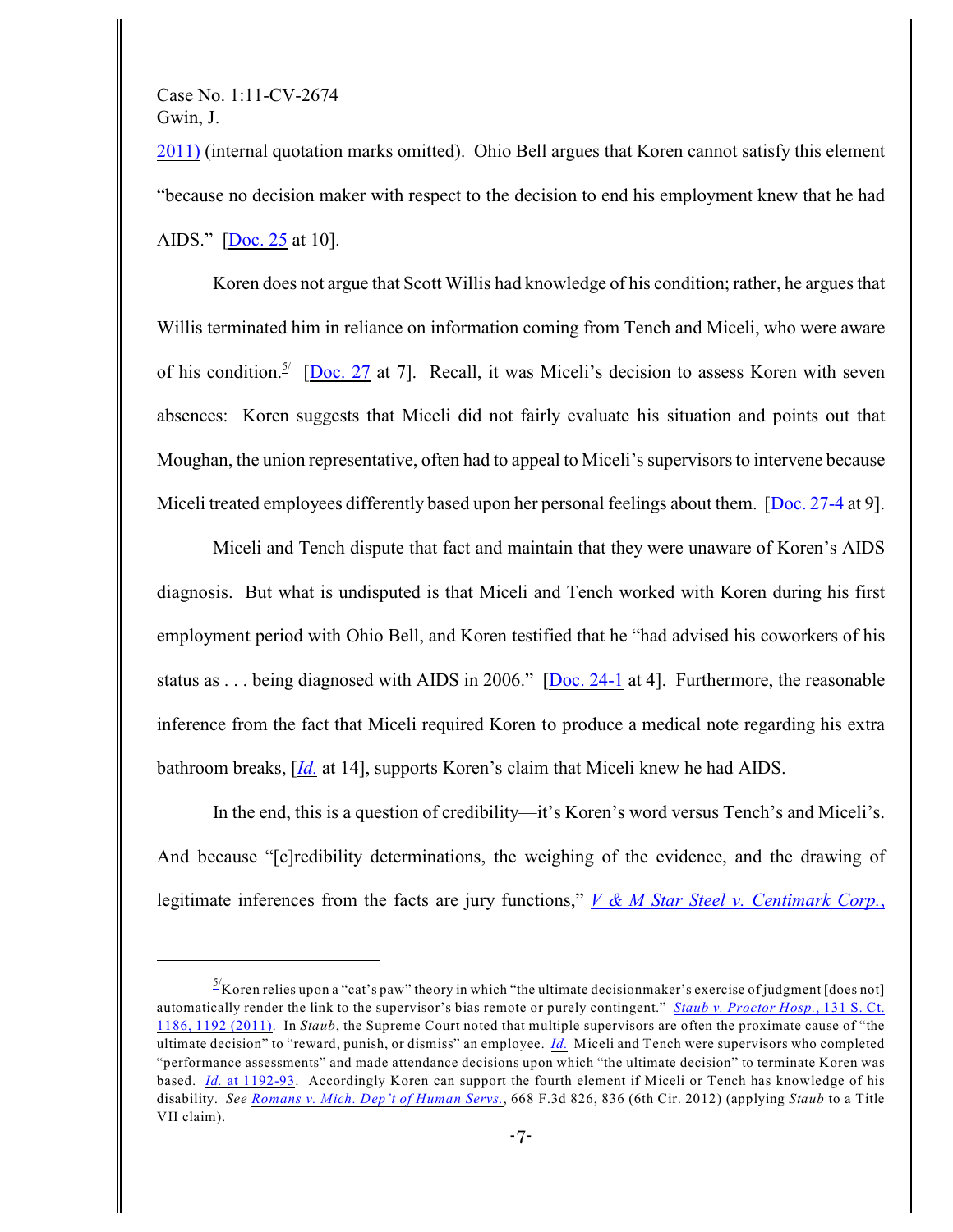678 F.3d 459, 470 (6th Cir. 2012) (citation and internal quotation marks omitted), Ohio Bell has not "show[n] that there is no genuine dispute as to any material fact," and is not "entitled to judgment as a matter of law" on Koren's disability-discrimination claims. [Fed. R. Civ. P. 56\(a\)](http://web2.westlaw.com/find/default.wl?cite=frcp+56&rs=WLW12.07&pbc=010C0CEF&vr=2.0&rp=%2ffind%2fdefault.wl&sv=Split&fn=_top&mt=Westlaw).

### *B. Gender Discrimination*

Ohio Bell also argues that it is entitled to summary judgment on Koren's federal and statelaw gender-discrimination claims. According to Ohio Bell: (1) Koren has no evidence that he was terminated because of his sex; and (2) it fired Koren fired for a legitimate, nondiscriminatory reason, without evidence of pretext.<sup>6/</sup>

1. Termination Because of Sex

Title VII of the Civil Rights Act of 1964 provides that "[i]t shall be an unlawful employment practice for an employer . . . to discharge any individual, or otherwise to discriminate against any individual with respect to his compensation, terms, conditions, or privileges of employment, because of ... [his] sex ...."  $42 \text{ U.S.C.}$  §  $2000e-2(a)$ .

Koren's theory is that "[Ohio Bell] has discriminated against [Koren] because [Koren] failed to conform to gender stereotypes." [\[Doc. 1](https://ecf.ohnd.uscourts.gov/doc1/14105921090) at 6]; *see [Smith v. City of Salem, Ohio](https://a.next.westlaw.com/Document/Ibfaf1f1f8ba511d9af17b5c9441c4c47/View/FullText.html?transitionType=UniqueDocItem&contextData=(sc.UserEnteredCitation))*, 378 F.3d 566, [574 \(6th Cir. 2004\)](https://a.next.westlaw.com/Document/Ibfaf1f1f8ba511d9af17b5c9441c4c47/View/FullText.html?transitionType=UniqueDocItem&contextData=(sc.UserEnteredCitation)) ("It follows [from *Price Waterhouse*] that employers who discriminate against men because they . . . act femininely are also engaging in sex discrimination, because the discrimination would not occur but for the victim's sex."). That *is* a claim of discrimination because of sex. And Koren has evidence that Ohio Bell discriminated against him because Koren took his husband's last name—failing to conform with the male stereotype.

The Court's analysis of Koren's Title VII claims is also applicable to his Ohio state-law claims. 6/ *[Plumbers](https://a.next.westlaw.com/Document/Ia16dde62d38a11d9a489ee624f1f6e1a/View/FullText.html?transitionType=UniqueDocItem&contextData=(sc.Search)) [& Steamfitters Joint Apprenticeship Comm. v. Ohio Civil Rights Comm'n](https://a.next.westlaw.com/Document/Ia16dde62d38a11d9a489ee624f1f6e1a/View/FullText.html?transitionType=UniqueDocItem&contextData=(sc.Search))*, 421 N.E.2d 128, 131 (Ohio 1981) ("[F]ederal case law interpreting Title VII . . . is generally applicable to cases involving alleged violations of [O.]R.C. Chapter 4112.").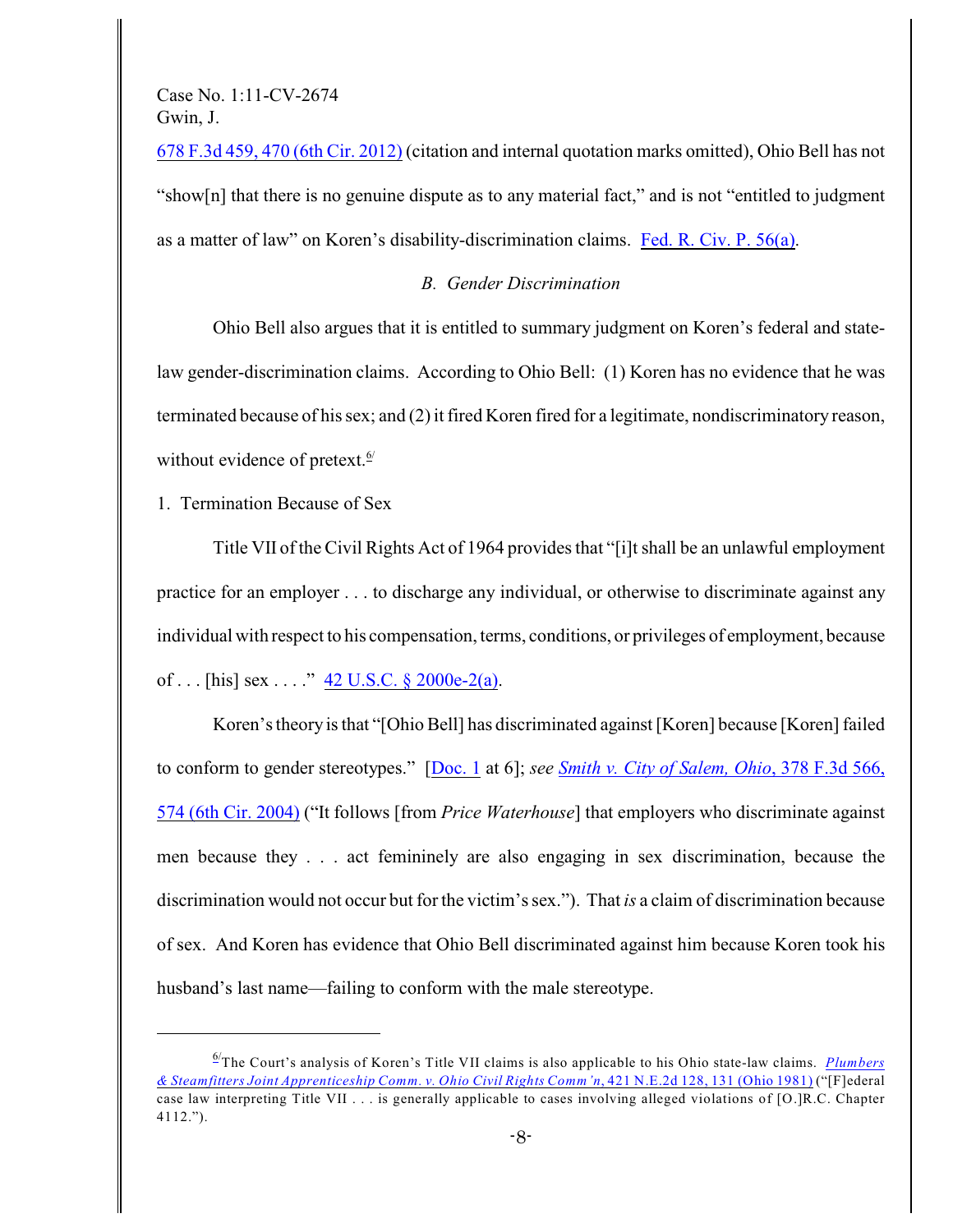"[A] plaintiff hoping to succeed on a claim of sex stereotyping [must] show that he fails to act and/or identify with his or her gender, . . . as all homosexuals, by definition, fail to conform to traditional gender norms in their sexual practices." *[Vickers v. Fairfield Med. Ctr.](https://a.next.westlaw.com/Document/Ib0be9b21174711db9e95e5807854212c/View/FullText.html?transitionType=UniqueDocItem&contextData=(sc.UserEnteredCitation)#co_pp_sp_506_764)*, 453 F.3d 757, 764 [\(6th Cir. 2006\)](https://a.next.westlaw.com/Document/Ib0be9b21174711db9e95e5807854212c/View/FullText.html?transitionType=UniqueDocItem&contextData=(sc.UserEnteredCitation)#co_pp_sp_506_764) (internal quotation marks omitted) ("Later cases applying *Price Waterhouse* have interpreted it as applying where gender non-conformance is demonstrable through the plaintiff's appearance or behavior.") Koren's position is that changing his name upon marriage was a nonconforming "behavior" that supports his gender discrimination claim under a*Price Waterhouse* sexstereotyping theory. Ohio Bell disagrees and attempts to frame Koren's claims as a simple attempt "to bootstrap protection for sexual orientation into Title VII" as prohibited by *Vickers*. *Id.* [at 764](https://a.next.westlaw.com/Document/Ib0be9b21174711db9e95e5807854212c/View/FullText.html?transitionType=UniqueDocItem&contextData=(sc.UserEnteredCitation)#co_pp_sp_506_763). 7/

The Court agrees with Koren: homosexual males do not "*by definition*, fail to conform to the traditional gender norms" by changing their surname upon marriage. *Vickers*[, 453 F.3d at 764](https://a.next.westlaw.com/Document/Ib0be9b21174711db9e95e5807854212c/View/FullText.html?transitionType=UniqueDocItem&contextData=(sc.UserEnteredCitation)#co_pp_sp_506_763) (emphasis added). And here, Koren chose to take his spouse's surname—a "traditionally" feminine practice—and his co-workers and superiors observed that gender non-conformance when Koren requested to be called by his married name. *Vickers* does "not suggest that [a plaintiff's] claim fails merely because he has been classified . . . as a homosexual. Rather, [the] claim fails [when the plaintiff] has failed to allege that he did not conform to traditional gender stereotypes in any observable way at work." *Vickers*[, 453 F.3d at 764](https://a.next.westlaw.com/Document/Ib0be9b21174711db9e95e5807854212c/View/FullText.html?transitionType=UniqueDocItem&contextData=(sc.UserEnteredCitation)#co_pp_sp_506_763).

Koren has alleged just such a failure to conform. And he says that Miceli "harbored ill-will" because he changed his name but that she would not have done so if a female employee had changed

 $^{77}$ Ohio Bell correctly points out that "[u]nder Title VII, sexual orientation is not a prohibited basis for discriminatory acts." *Gilbert v. Country Music Ass'n, Inc.*[, 432 F. App'x 516, 519 \(6th Cir. 2011\)](http://web2.westlaw.com/find/default.wl?cite=432+F.+App%27x+516&rs=WLW12.07&pbc=F202638B&vr=2.0&rp=%2ffind%2fdefault.wl&sv=Split&fn=_top&mt=Westlaw) (internal quotation marks omitted); *see also Cooke v. SGS Tool Co.*[, No. 19675, 2000 WL 487730, at \\*3 \(Ohio Ct. App. Apr. 26, 2000\)](http://web2.westlaw.com/find/default.wl?cite=2000+WL+487730&rs=WLW12.07&pbc=F202638B&vr=2.0&rp=%2ffind%2fdefault.wl&sv=Split&fn=_top&mt=Westlaw) (Ohio anti-discrimination laws "do not extend to sexual orientation."). But in its motion for summary judgment, Ohio Bell doesn't argue that it ever *did* discriminate against Koren because he is homosexual. Ohio Bell may, of course, make that argument to the jury at trial.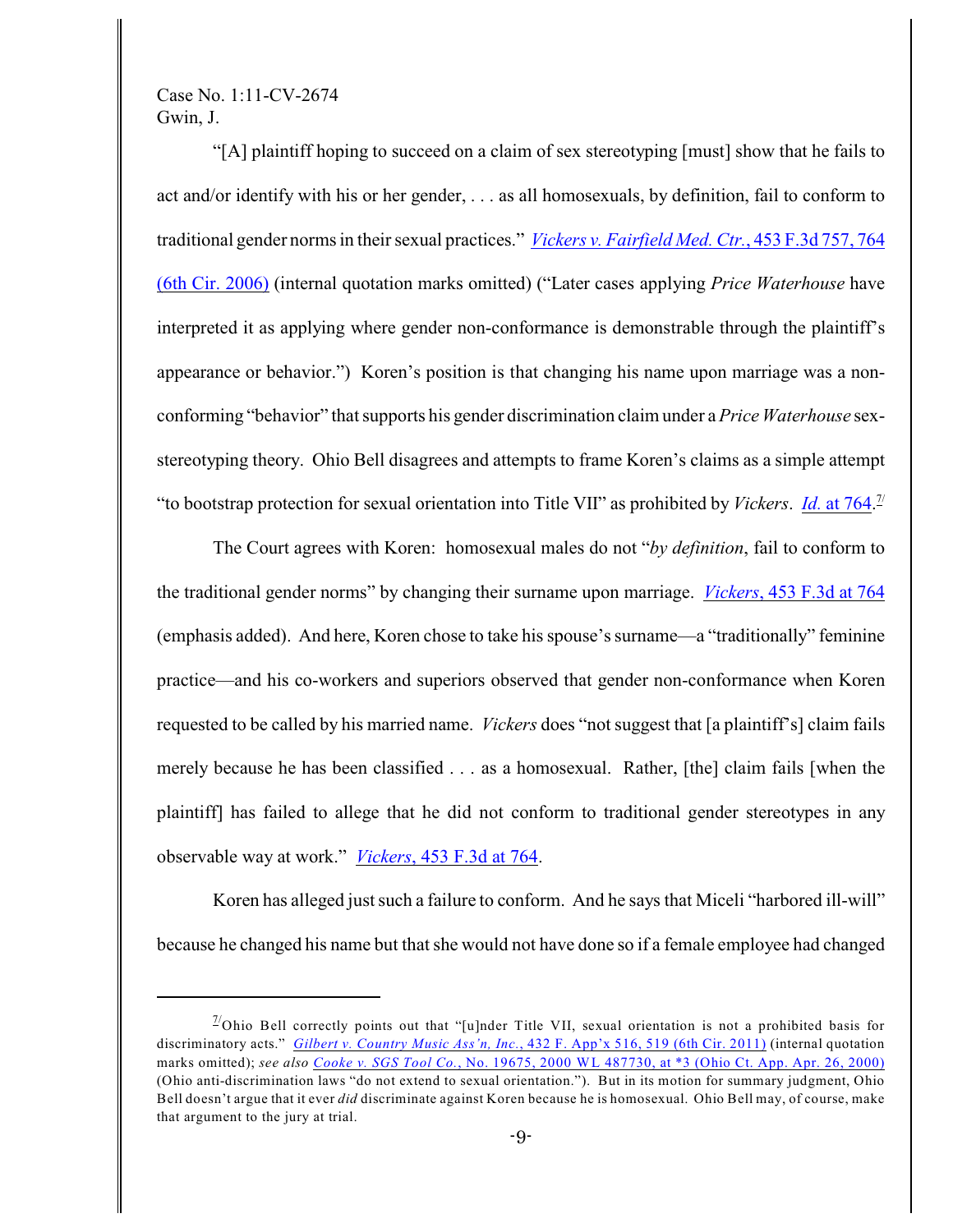her name. Koren testified that Miceli refused to call him by his married name, that Miceli went out of her way to call him by his previous last name, and that Miceli informed him that she did not recognize same-sex marriages. *See* [\[Doc. 24-1](https://ecf.ohnd.uscourts.gov/doc1/14116230895) at 12-13]. (Miceli denies those ill-will allegations. *See* [\[Doc. 27-2](https://ecf.ohnd.uscourts.gov/doc1/14116270421) at 21-22].) And that ill-will, Koren says, resulted in seven unexcused absences and, ultimately, his termination. Accordingly, there is a "genuine dispute as to [] material fact[s]," [Fed. R. Civ. P 56\(a\)](https://a.next.westlaw.com/Document/N1B4C0B30B96A11D8983DF34406B5929B/View/FullText.html?navigationPath=Search%2Fv3%2Fsearch%2Fresults%2Fnavigation%2Fi0ad705250000013895bcaa793aff3643%3FNav%3DMULTIPLECITATIONS%26fragmentIdentifier%3DN1B4C0B30B96A11D8983D), and summary judgment is inappropriate on Koren's sex-stereotype theory.

2. Legitimacy and Pretext

Ohio Bell next argues, based on the *[McDonnell Douglas Corp. v. Green](https://a.next.westlaw.com/Document/Idf0ccea49c9c11d993e6d35cc61aab4a/View/FullText.html?transitionType=UniqueDocItem&contextData=(sc.Search))*, 411 U.S. 792, 802 [\(1973\)](https://a.next.westlaw.com/Document/Idf0ccea49c9c11d993e6d35cc61aab4a/View/FullText.html?transitionType=UniqueDocItem&contextData=(sc.Search)) three-step burden-shifting framework, that it terminated Koren for a "legitimate, nondiscriminatory reason": his seven unexcused absences. $\frac{8}{2}$  [[Doc. 25](https://ecf.ohnd.uscourts.gov/doc1/14116230912) at 16-17]. As Ohio Bell argues, Koren's nine missed days legitimately resulted in the seven unexcused absences, in conformance with the Collective Bargaining Agreement. [\[Doc. 29](https://ecf.ohnd.uscourts.gov/doc1/14116283139) at 9].

In response, Koren argues that his seven unexcused absences (to be with his dying father) are a pretext for gender discrimination. "Especially relevant to [a showing of pretext] would be evidence that [other] employees [incurring absences due to family deaths] were nevertheless retained." *[McDonnell Douglas](https://a.next.westlaw.com/Document/Idf0ccea49c9c11d993e6d35cc61aab4a/View/FullText.html?transitionType=UniqueDocItem&contextData=(sc.Search))*, 411 U.S. at 804. And according to Moughan, in the past, Ohio Bell had flexibly applied the Collective Bargaining Agreement for employees in special situations, and leave of absences had been allowed without being credited unexcused absences. [\[Doc. 27-4](https://ecf.ohnd.uscourts.gov/doc1/14116270423) at 8-9]. Moughan testified that "over the fifteen years and the forty-three years [she'd] been a steward . . .

 $\frac{8}{x}$ This framework first requires that the plaintiff establish a prima facie case. Once a prima facie case has been shown, the plaintiff is entitled to a presumption that the defendant discriminated against him or her in violation of Title VII. The defendant then bears the burden of production to put forth a legitimate, nondiscriminatory reason for the complained of adverse treatment. . . . [T]he plaintiff then needs to show that the defendants legitimate nondiscriminatory reason was a pretext for discrimination." *Wright v. Murray Guard, Inc.*[, 455 F.3d 702, 706-07 \(6th Cir. 2006\)](https://a.next.westlaw.com/Document/I2435237e1ca711db8ac4e022126eafc3/View/FullText.html?transitionType=UniqueDocItem&contextData=(sc.UserEnteredCitation)) (internal citations and quotation marks omitted).